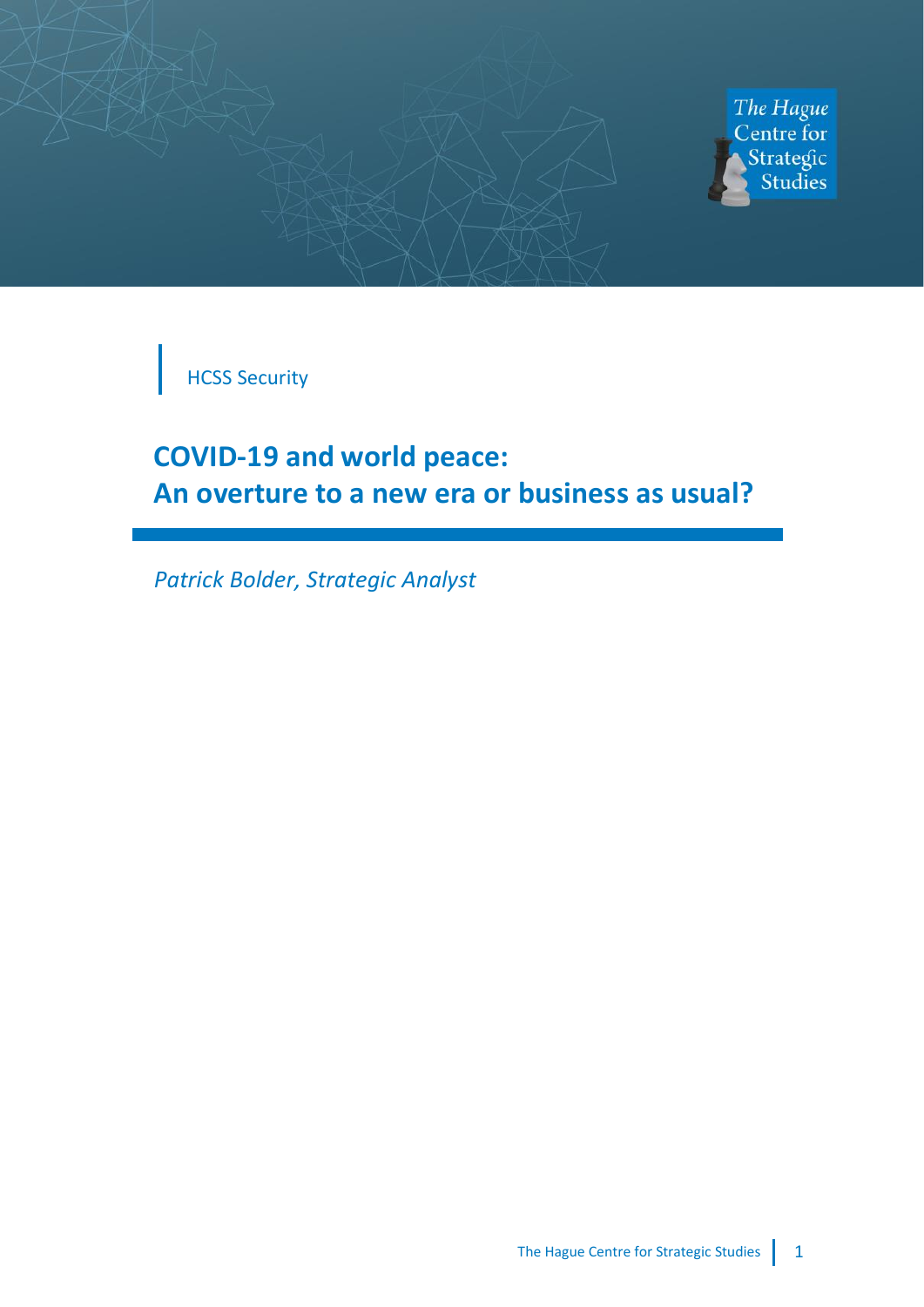#### **Introduction**

The outbreak of COVID-19, which began at the end 2019 in China and led to more than two million infected by April 2020, is now recognized as an inflection point to longstanding international tensions, political relations, and even the conduct of war. Secretary-General of the UN António Guterres called<sub>1</sub> for a 'global ceasefire'; a cessation of hostilities to free people, money and capabilities to fight COVID-19. Additional issues, such as climate change, economic cooperation, and social interaction during this crisis at this moment, are now recognized as being at a watershed moment. This snapshot investigates how the call by Secretary-General Guterres was answered, and how far and in what capacity the results of this response will impact upon the future.

## **The virus**

The first signals<sub>2</sub> of a new deadly strain of coronavirus developing in the Chinese city of Wuhan were either downplayed or withheld by the Chinese government. Restricted messaging, including those directed towards the World Health Organization, led to a worldwide belief that the consequences of the virus could be easily maintained and its damage easily mitigated. As the origin seems to be the Seafood and Poultry market in Wuhan3, where wild animals are traded and find their way into exotic food (and/or medicine), the initial speculation was that the virus could only be transmitted from animals to humans, and consequently containment would not be a major issue. As viruses are4, they have a 'survival strategy' which allows them to mutate over time and now subsequently transmit between humans. When it became clear that confinement plans limited to China or Asia wholly underestimated the spread of the virus, principally as it spread along supply chains and international commuting channels, new centers of infection developed across northern Italy; more countries reported infections and a pandemics was officially called on March 11, 2020. In light of worldwide action against further spread and increased hospital and ICU care, the UN responded by its secretarygeneral calling for a halt to all hostilities worldwide. Some newspapers and news outlets dreamed<sup>6</sup> of a new era in international relations and forecasts for a more optimistic world developing.

<sup>1</sup> https://news.un.org/en/story/2020/03/1059972

<sup>2</sup> https://www.nytimes.com/2020/01/06/world/asia/china-SARS-pneumonialike.html

<sup>3</sup> https://www.nytimes.com/article/coronavirus-timeline.html

<sup>4</sup> https://courses.lumenlearning.com/microbiology/chapter/the-viral-life-cycle/

<sup>5</sup> https://www.bbc.com/news/world-51839944

<sup>6</sup> https://nationalinterest.org/feature/peace-poison-how-coronavirus-could-fix-globalization-problems-133112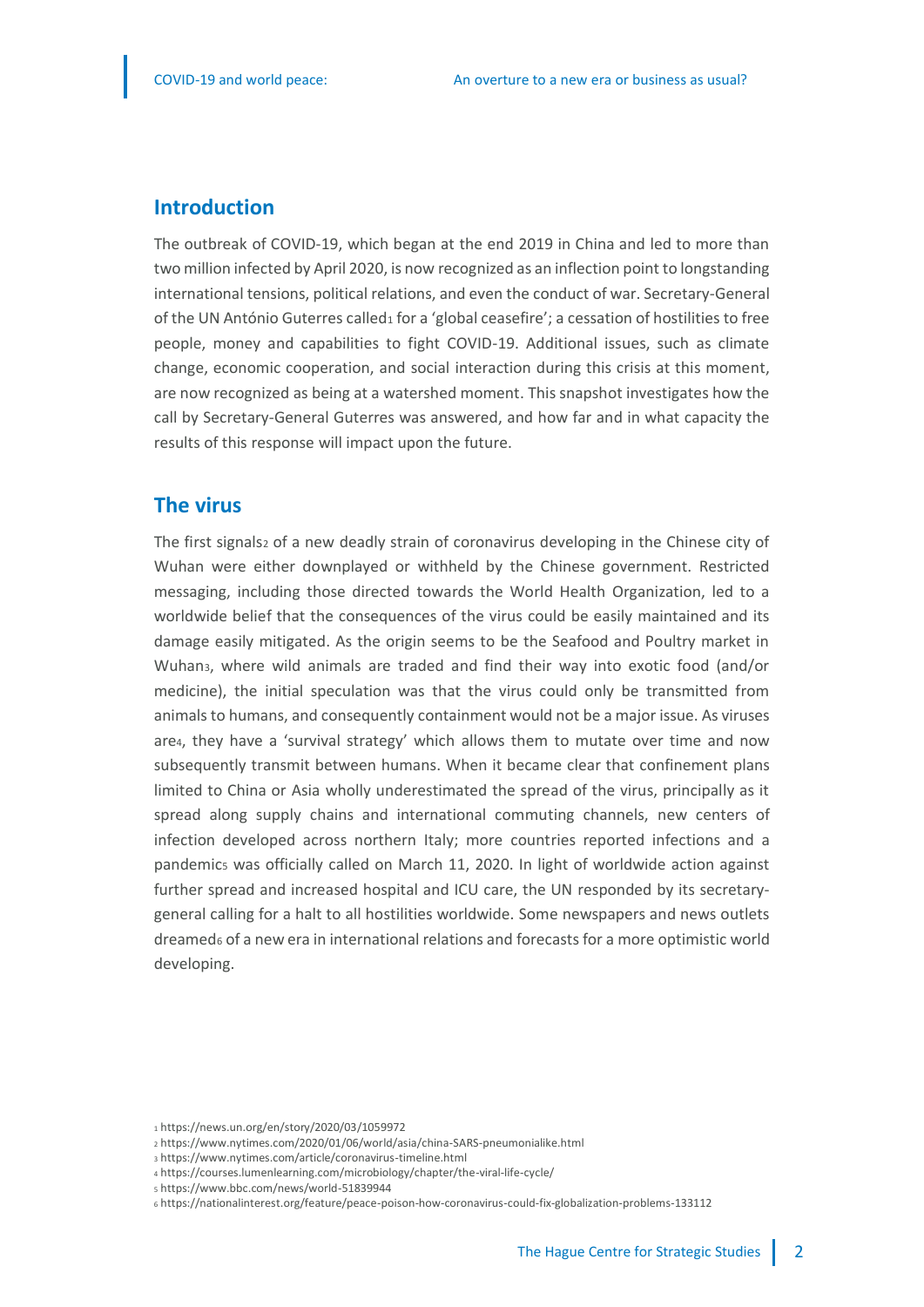## **Conflicts**

In general, conflicts in the world have different dimensions, different levels of violence, and differ in their modus operandi. A very rough division can be made between open or 'kinetic' warfare and covert violence, and violence in other dimensions.

Looking at kinetic violence, the immediate intuitive case study is the war in Syria. When examined in detail, we see that Turkey has scaled down its presence in northern Syria; a cease-fire is more or less in place even as strongholds in Idlib are continuously fought over. Much of the news coverage regarding the status of this war remains sporadic and surface-level, but hostilities are nonetheless ongoingz. The tripartite civil war raging in Afghanistan between US-supported government forces and the Taliban continues, with the exchange of prisoners remaining troublesome; however, little reporting about this can be read. The catastrophic war in Yemen continues unabated, despite initial cases of Coronavirus arising theres. Fighting and tensions between Burma and Bangladesh remain high, and the Rohingya people who remain caught between violence and Coronavirus, have little prospect of respite. The tensions between Israel and the disputed West Bank seems to be on the increase as settler violence10 against the Palestinians is ongoing as the government's eviction policy<sub>11</sub>, specifically in Eastern Jerusalem, is accelerating under the assumed veil of absent media attention. The question remains: is the level of violence really decreasing, or has the media attention been diverted by the impact of the pandemic, its concurrent travel restrictions, and the need for reporting and consumption of other news?

On the non-kinetic side of conflicts, the vacuum of media attention seems to have dovetailed with a rise in tensions. The number of cyber incidents is on the rise12, and the amount of high-volume commodity phishing attempts and targeted ransomware relating to the virus has increased to unprecedented levels. Derivative toolkits have proliferated across deep web forums as cyber-criminals attempt to extort frontline hospitals at the height of the crisis13. Some of these ransomware attacks have employed 'double extortion' tactics, holding vital hospital services hostage and making life-saving operations impossible14. Within the underbelly of the information domain, the machinery seems to be at full swing. When China accepted medical assistance from the EU, and Italy especially,

8https://www.aljazeera.com/news/2020/04/yemen-war-rages-shadow-looming-coronavirus-threat-

9https://www.ushmm.org/genocide-prevention/blog/nowhere-to-turn-rohingya-trapped-between-ongoing-risk-ofgenocide-and-deadl

<sup>7</sup> https://syria.liveuamap.com/en

<sup>200416103641261.</sup>html

<sup>10</sup>https://www.haaretz.com/israel-news/.premium-as-coronavirus-spreads-in-west-bank-palestinians-also-face-greatersettler-violence-1.8735820

<sup>11</sup>https://www.opendemocracy.net/en/north-africa-west-asia/palestinians-east-jerusalem-between-fear-deadly-virusand-violent-occupation/

<sup>12</sup> https://www.airbus.com/newsroom/news/en/2020/04/airbus-cyber-bodyguards-provide-peace-of-mind-during-thecovid19-pandemic.html

<sup>13</sup>https://www.forbes.com/sites/daveywinder/2020/04/16/hospitals-on-covid-19-frontline-face-double-extortion-threatsecurity-experts-caution/

<sup>14</sup> https://fortune.com/2020/04/01/hackers-ransomware-hospitals-labs-coronavirus/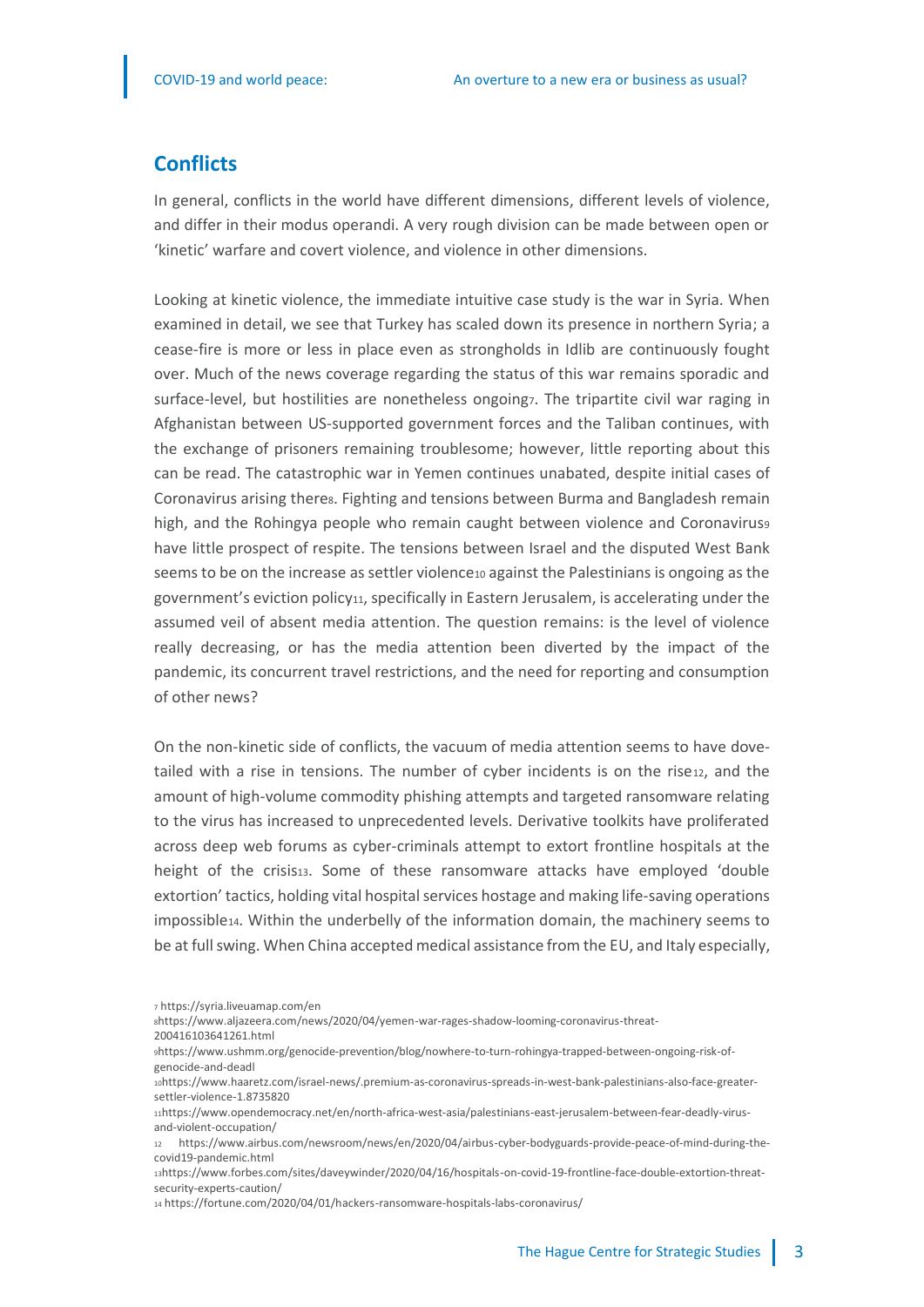during the early days when COVID-19 was confined to just Wuhan, little attention was given to this international aid. Moreover, China asked other countries not to advocate for this assistance, downplaying the extent of the virus or its potential impact. Later, when China was in a position to lend aid to European countries, the propaganda machine switched tactics and accelerated to full strength. This led to an inflation of anti-European sentiments fired by extremist political groups, questioning the coherence and mutual assistance mechanisms touted within the EU. Russia soon joined the fray, delivering goods to Italy and accompanying this with a propaganda campaign which led people in the EU to believe that outsiders to the EU were more helpful than the bloc itself. On the origins of the virus, the information campaign coalesced around China's suggested claim that the virus was planted by the US military in China itself<sub>15</sub>. This was followed by similar Russian allegations to band-wagon the Chinese campaign to weaponize the virus as a geopolitical tool. In the US, President Trump's reaction was to label the Coronavirus the "Wuhan" or "Chinese virus".

### **Competition - Military**

A pandemic of this scale could alter our fundamental thinking about international relations, and create opportunities for a new attitude towards interstate competition and perhaps relaxation, as was called for by the UN. In reality, however, the cloak of reduced attention by the media conceals business as usual, to a degree events have accelerated to 'more than business as usual'. Even in poorly stricken and possibly heavily infected North Korea, testing with advanced weapon systems, such as intercontinental ballistic missiles and cruise missiles, continues16, bringing a rise in tensions to the area. According to Russian news site TASS, Russia is on the one hand trying to appease the US in seeking to start a dialogue on hypersonic weapons17 as part of or as a prequel to an updated New START agreement; on the other hand, it continues to test its direct ascent anti-satellite weapons18. Meanwhile reports about the decreasing readiness of European and especially US naval presence are on the rise. The only French aircraft carrier, the Charles de Gaulle19, is battling with a high amount of Coronavirus infected crew members. The US aircraft carrier Theodore Rooseveltzo, with a crew of approximately 5,500, is not capable of conducting freedom of navigation exercises or maintaining its forward presence in the South-China sea and Asian waters due to the high amount of crew infected with the virus. The ship is now anchored off the coast near Guam, a US-owned island east of the Philippines. The situation onboard the ship precipitated a minor domestic political crisis, with the firing of the ship's captain at calling attention to the spread of the virus inciting

<sup>15</sup> https://edition.cnn.com/2020/03/13/asia/china-coronavirus-us-lijian-zhao-intl-hnk/index.html

<sup>16</sup> https://www.wsj.com/articles/north-korea-test-fires-short-range-missiles-11586844874

<sup>17</sup> https://tass.com/politics/1144535

<sup>18</sup>https://www.c4isrnet.com/battlefield-tech/space/2020/04/15/russia-conducted-anti-satellite-missile-test-says-usspace-command/

<sup>19</sup>https://www.businessinsider.com/crew-members-on-french-aircraft-carrier-de-gaulle-coronavirus-positive-2020- 4?international=true&r=US&IR=T

<sup>20</sup> https://www.nytimes.com/2020/04/15/us/politics/coronavirus-navy-roosevelt-crozier.html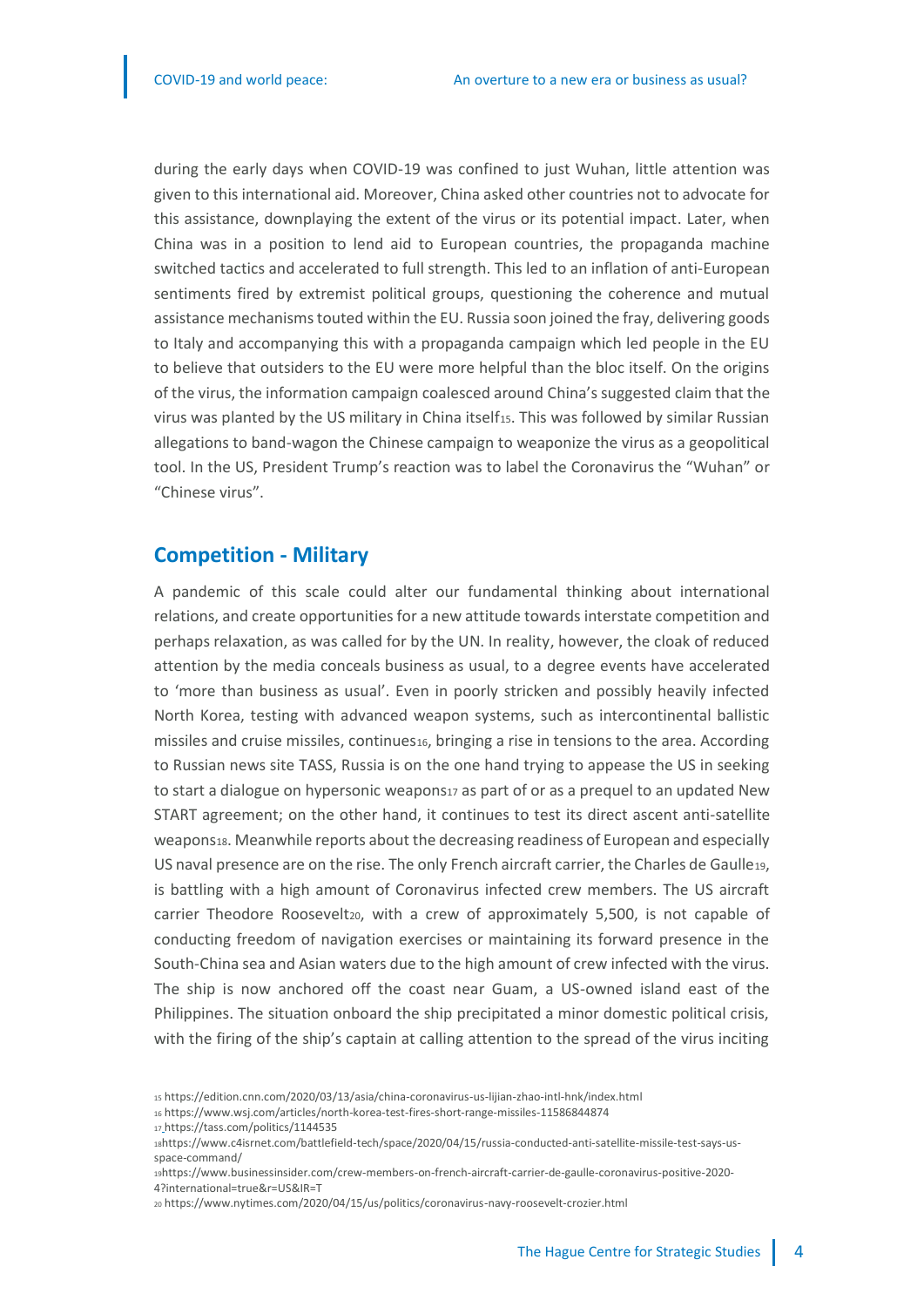public outrage and the resignation of the Navy secretary. As NATO nations are now fighting the Coronavirus and require widespread attention from member states, in tandem with other issues of NATO's defense, the pinpoint pricks of the Russian Federation and China towards testing NATO's defenses have certainly not reduced21.

### **Competition - Economic**

Although slightly outside the scope of this piece, some words about economic competition are warranted. China has already employed economic tactics to increase its wealth and power. The Belt and Road Initiative and Maritime Silk Route enabled China to expand its market and its influence worldwide. One oft used tactic is the debt-trap, wherein countries are lent Chinese-funded money for infrastructure and harbor projects in exchange for use of said projects and harbor space. Where the loans cannot be repaid, China will claim ownership of these harbors and projects. And now with the economic downpour stemming from the Corona crisis, the chance that these loans cannot be met is rising tremendously. After ownership of harbors is transferred to Chinese hands as collateral repayment of the debt, China will have a free hand in the use of said infrastructure, and can potentially begin stationing troops there. This strategy was noted by the US and was part of its *casus belli* for its trade war with China. And as China is the first state to rise from the Corona crisis - whilst others remain in its grips - it now seizes upon emergent opportunities, buying tech22 companies which will soon come into high demand, where other nations now lack funds or whose attention is diverted to domestic health care issues.

## **Conclusions**

So, how is the call for less violence and more dialogue by UN SecGen António Guterres answered? When casually reading general newspapers, the main news items consist of national and international health and economic problems, as the fallout of the Coronavirus pandemic continues to reverberate worldwide. News on conflict and wars is difficult to find, which could lead to the conclusion that arms have been universally laid down in solidarity to deal with the pandemic. Delving deeper, little seems to have changed. Conflicts are definitely unresolved, nor have they halted in the name of a common threat. The news of ongoing battles and humanitarian crisis is pushed to the background and off the headlines of mainstream media. On the information side of interstate competition, there even seems to be an increase in activities and tensions fueled by opportunities arising from exchanges of international aid; an enthusiasm for cross-border exchange of equipment driving geopolitical goals. Cloaked by attention towards fighting the health and economic issues stemming from COVID-19, pandemic-

<sup>21</sup> https://www.volkskrant.nl/nieuws-achtergrond/lidstaten-navo-willen-elkaar-nog-nauwer-bijstaan-in-coronacrisismiddels-uitbreiding-luchtbrug~ba67195f/

<sup>22</sup> https://www.cnbc.com/2020/04/16/chinese-takeover-of-europe-tech-firms-face-increased-scrutiny.html